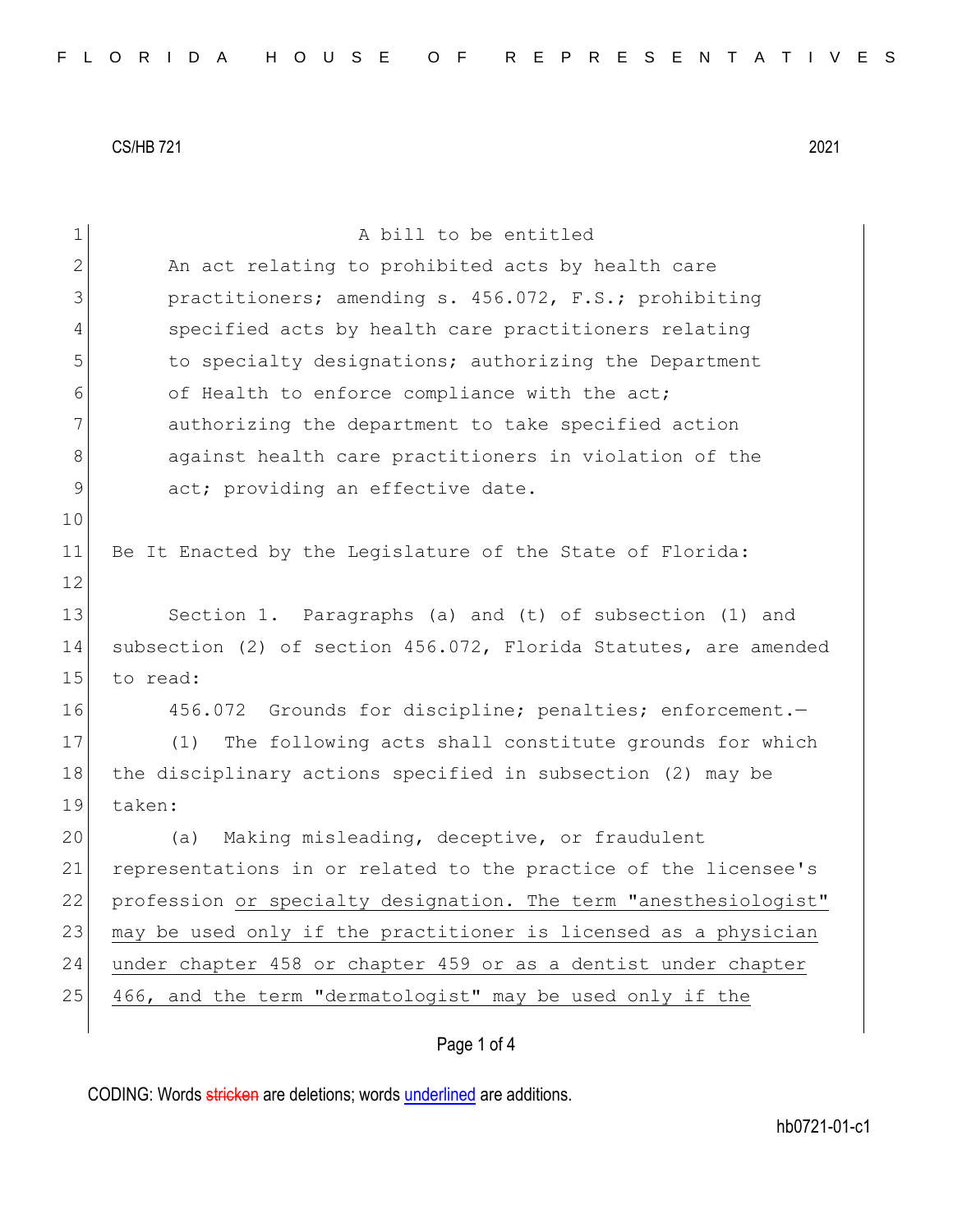## 26 practitioner is licensed as a physician under chapter 458 or 27 chapter 459.

28 (t) Failing to identify through written notice, which may 29 include the wearing of a name tag, or orally to a patient the 30 type of license or specialty designation under which the 31 practitioner is practicing. Any advertisement for health care 32 services naming the practitioner must identify the type of 33 license the practitioner holds. This paragraph does not apply to 34 a practitioner while the practitioner is providing services in a 35 facility licensed under chapter 394, chapter 395, chapter 400, 36 or chapter 429. The department shall enforce this paragraph Each 37 board, or the department where there is no board, is authorized 38 by rule to determine how its practitioners may comply with this 39 disclosure requirement.

40 (2)(a) When the board, or the department when there is no 41 board, finds any person guilty of the grounds set forth in 42 subsection (1) or of any grounds set forth in the applicable 43 practice act, including conduct constituting a substantial 44 violation of subsection (1) or a violation of the applicable 45 practice act which occurred before prior to obtaining a license, 46 it may enter an order imposing one or more of the following 47 penalties:

48 1. $\frac{1}{a}$  Refusal to certify, or to certify with restrictions, 49 an application for a license.

50 2. (b) Suspension or permanent revocation of a license.

#### Page 2 of 4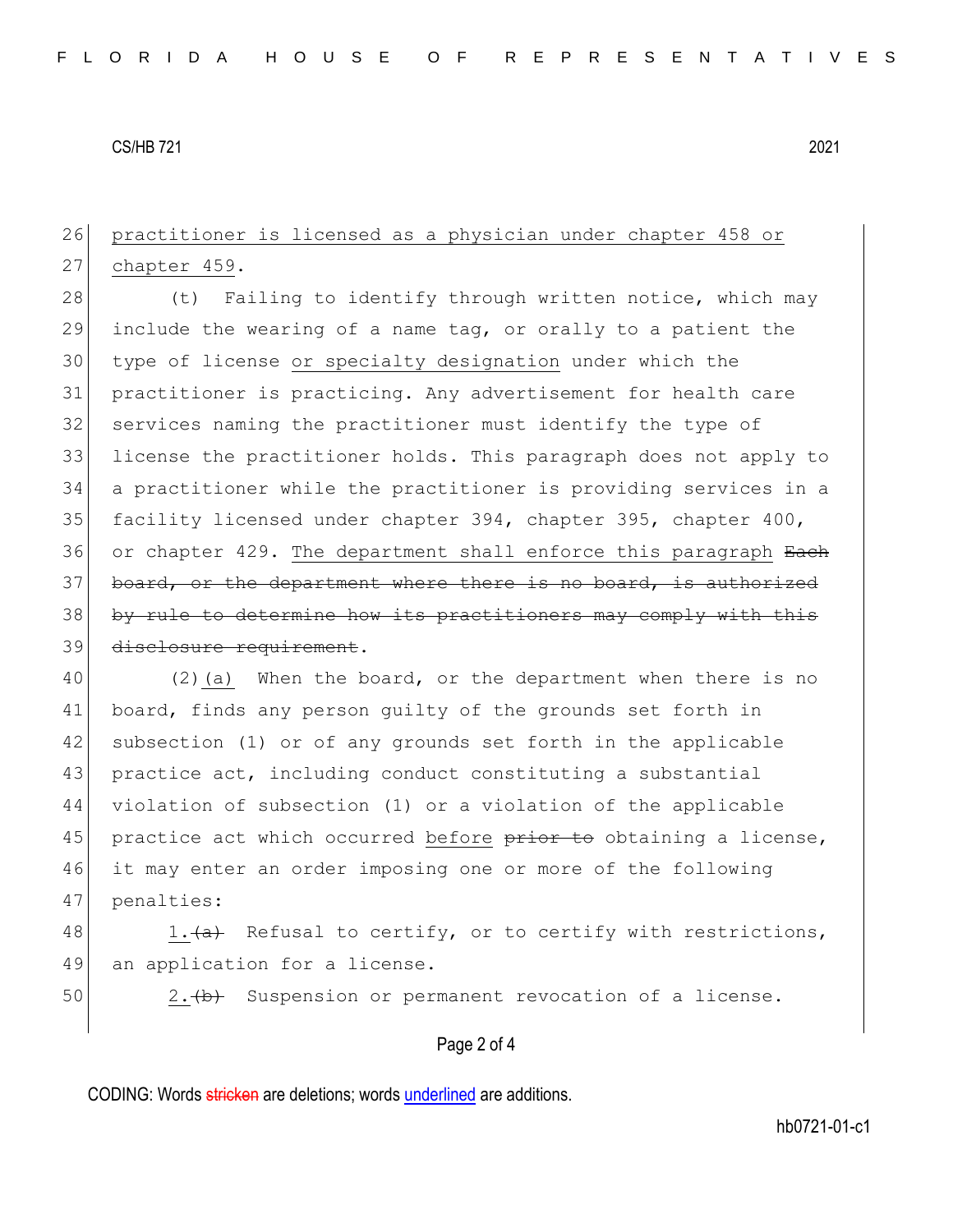51 3. (c) Restriction of practice or license, including, but 52 not limited to, restricting the licensee from practicing in 53 certain settings, restricting the licensee to work only under 54 designated conditions or in certain settings, restricting the 55 licensee from performing or providing designated clinical and 56 administrative services, restricting the licensee from 57 practicing more than a designated number of hours, or any other 58 restriction found to be necessary for the protection of the 59 public health, safety, and welfare.

60  $\vert$  4. (d) Imposition of an administrative fine not to exceed 61 \$10,000 for each count or separate offense. If the violation is 62 for fraud or making a false or fraudulent representation, the 63 board, or the department if there is no board, must impose a 64 fine of \$10,000 per count or offense.

 $65$   $5.$   $\left\lbrace \text{e} \right\rbrace$  Issuance of a reprimand or letter of concern.

66 6. $(f)$  Placement of the licensee on probation for a period 67 of time and subject to such conditions as the board, or the 68 department when there is no board, may specify. Those conditions 69 may include, but are not limited to, requiring the licensee to 70 undergo treatment, attend continuing education courses, submit 71 to be reexamined, work under the supervision of another 72 licensee, or satisfy any terms which are reasonably tailored to 73 the violations found.

74  $7.49$  Corrective action.

75 8. $\overline{(h)}$  Imposition of an administrative fine in accordance

#### Page 3 of 4